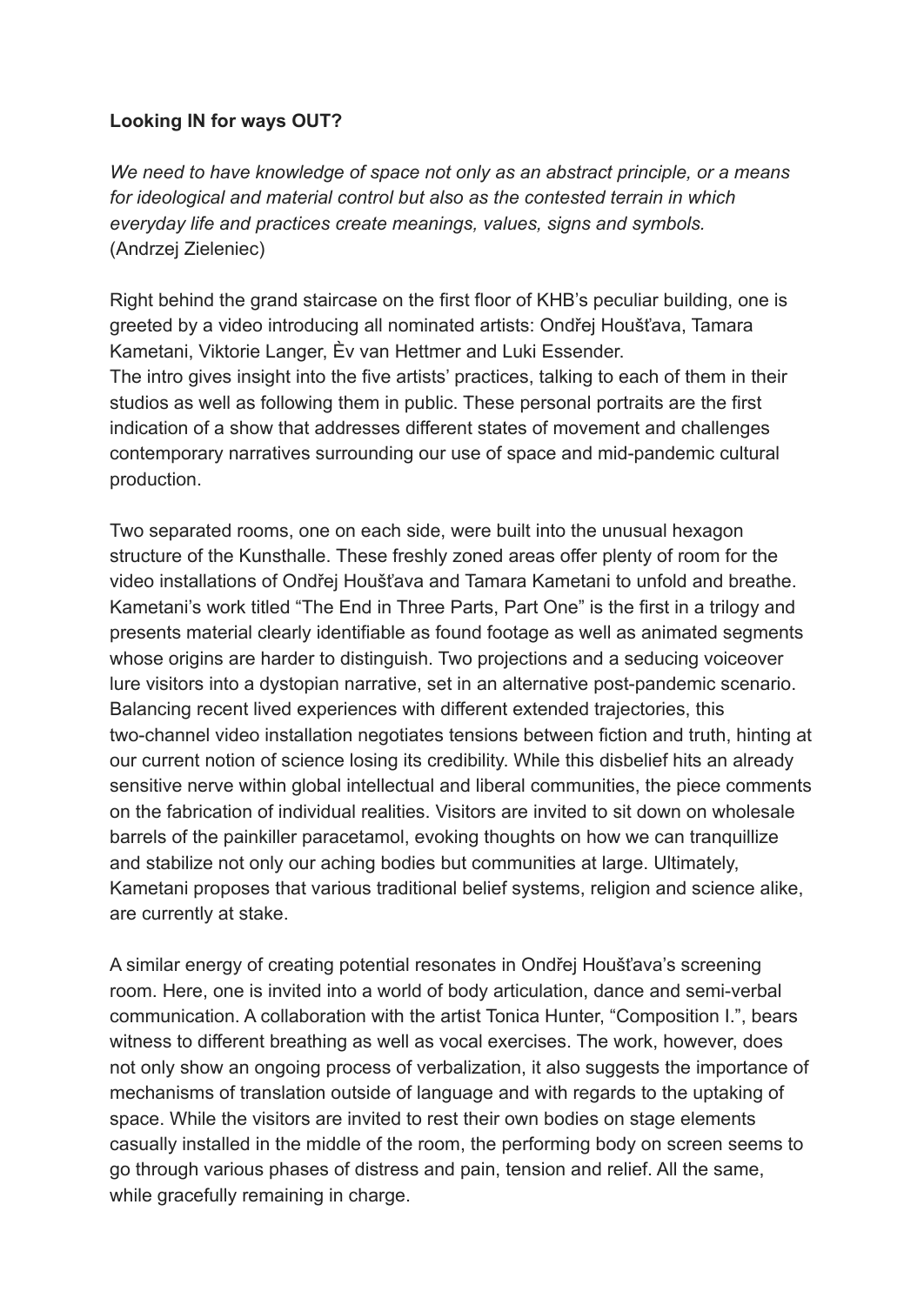The scenes vary from observing rehearsals to direct into-the-camera shots and a strong focus on sound, in its connection to the image, can be felt. Layers of images and choreography mix into emotional and captivating audio collages that provoke an eerie feeling of dislocation from the audio source itself and therefore leave you alone in the dark, meditating, following the courses of the dancer's steps.

Navigating through reverbs resounding and visitors inside a poorly lit room, the film exposes its own underlying structure: set in a studio scenario, as if for its own production, it shows backsides of sculptural props as well as close-ups of reoccurring fabrics and their textures.

Central to the movie are scenes featuring a suit that has been opened and adapted for the performer to optimally dance in it. The presentation of the moving image is completed with a letter from Houšťava to his collaborator, Hunter, in which he additionally annotates his thoughts around resistance in relation to speech and movement. Successfully packaged, emotional yet open, the installation begs for more collaborative work of this kind.

Entering the daylight flooded main exhibition hall, one is quick to realize that this room is being divided and shared between the three other nominated artists. Èv van Hettmer's large-format paintings end in a separate installation by the artist; which, however, cannot be entered. Through a net of strings upholding small works on cardboard one can peek into a multimedia installation featuring sculptures reminiscing of vases or caskets as well as an undersized video projection. In almost fluorescent shades of red and orange, bold multilingual statements (English and German) fill her paintings but at times are also painted onto the walls behind them. In opposition to the other contributions, the presentation feels more subjective and untimely, working through overarching topics such as the artist's own identity but not extending or contextualizing them much beyond. The web of strings that ties some of the works together, comes off more as a literalization, potentially distracting the viewer away from the connections the works and sentences already have. Undeniably, there is still a need for expressive and unapologetic gestures within the male-dominated painting scene. However, the variety of blatant statements lack clarity and the mixed languages do not allow any distinctive reflection of intent. Whereas the jury praised van Hettmer's stance towards sexism, the sole impression the works and their eclectic motifs leave is one of spontaneity and surface-surfing, rather than deep dives into a truly critical examination and positioning. Negotiating matters of access, equality and representation, van Hettmer's work points to specifically these power dynamics, while hinting at the same structural problem in society at large.

Opposite the collage of stretched canvases, on the other side of the main space are the wall and floor works that make up Viktorie Langer's contribution to the show. Without frames but equally extended towards the walls behind them, Langer's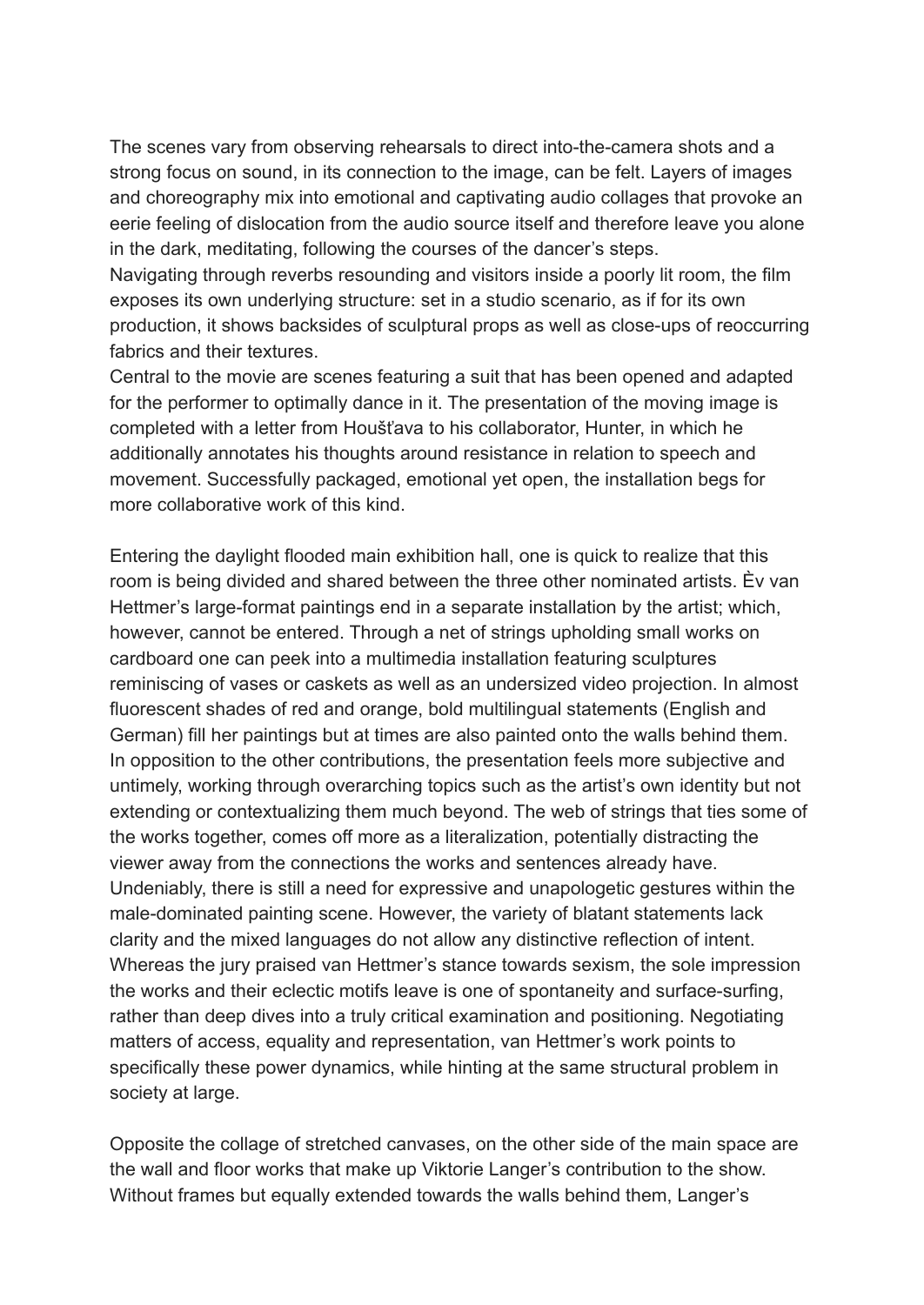installation consists of nine draped canvases as well as five mattresses, all covered with lively dyed fabrics in pink, orange, purple and blue. On top of them are arrangements of different stones, crystals and tools for meditation. Twigs and (semi-)mystical ephemera hover at the visitor's eye height, carefully positioned with the help of almost invisible nylon strings. The work reads as a meditation on spiritualism and the effect that certain colour combinations may have on us. Rooted in introspection and the recollecting of memories, "Free Spirits" both exemplifies and challenges our perception of esoteric practices today.

The standout presentation in the exhibition hall, however, is with Luki Essender's sculptural interventions. Meticulously welded together, a door leans on a low white wall. To one side, a wire fence with flipped ceramic cups on top of its beams. Two empty wooden frames—one red, one green—reminiscent of decorated windows, evoke a rural, country-side feeling, not in the least because of the serif house numbers on top and a woven basket hanging from one of them. These open windows are eye-catching: looking out onto nothing your attention is forced to drift to the sides, to the details they are "decorated" with, but also the installation as a whole and the relationship of its individual parts. The third of Essender's wall sculptures is even more exciting. Positioned in an identical red frame just with a different number embellishing the carved wood, here a tent-like structure sticks out from the wall like an abstracted belly. Deconstructing the architecture of the home, Essender mixes different visual cues that translate our lived experiences of the recent years. Wittily addressing a variety of socio-political crises, climate consciousness and search for shelter, Essender makes use of the mundane to direct our attention away from ourselves and draw a bigger picture of what is realistic and what can be dreamt of, but not abandoned. Hinting at the ways we separate and mark territory, they animate us to rethink notions of origin and belonging.

Making the decision to assign each artist their own, defined space the curators of the show clearly wanted to allow each position to stand on its own, accepting the soft segregation that comes with that choice. The artists in *All In. At least, a Possibility* subvert, imagine, inhabit, and impose their own ideas, values and uses on or of the space allotted to them in creative and playful ways that contest dominant forms and representations of space outside of the gallery.

*The Oskár Čepan Award was established in 1996 and it is intended for upcoming visual artists. We congratulate the winner of this year's edition, Èv van Hettmer.*